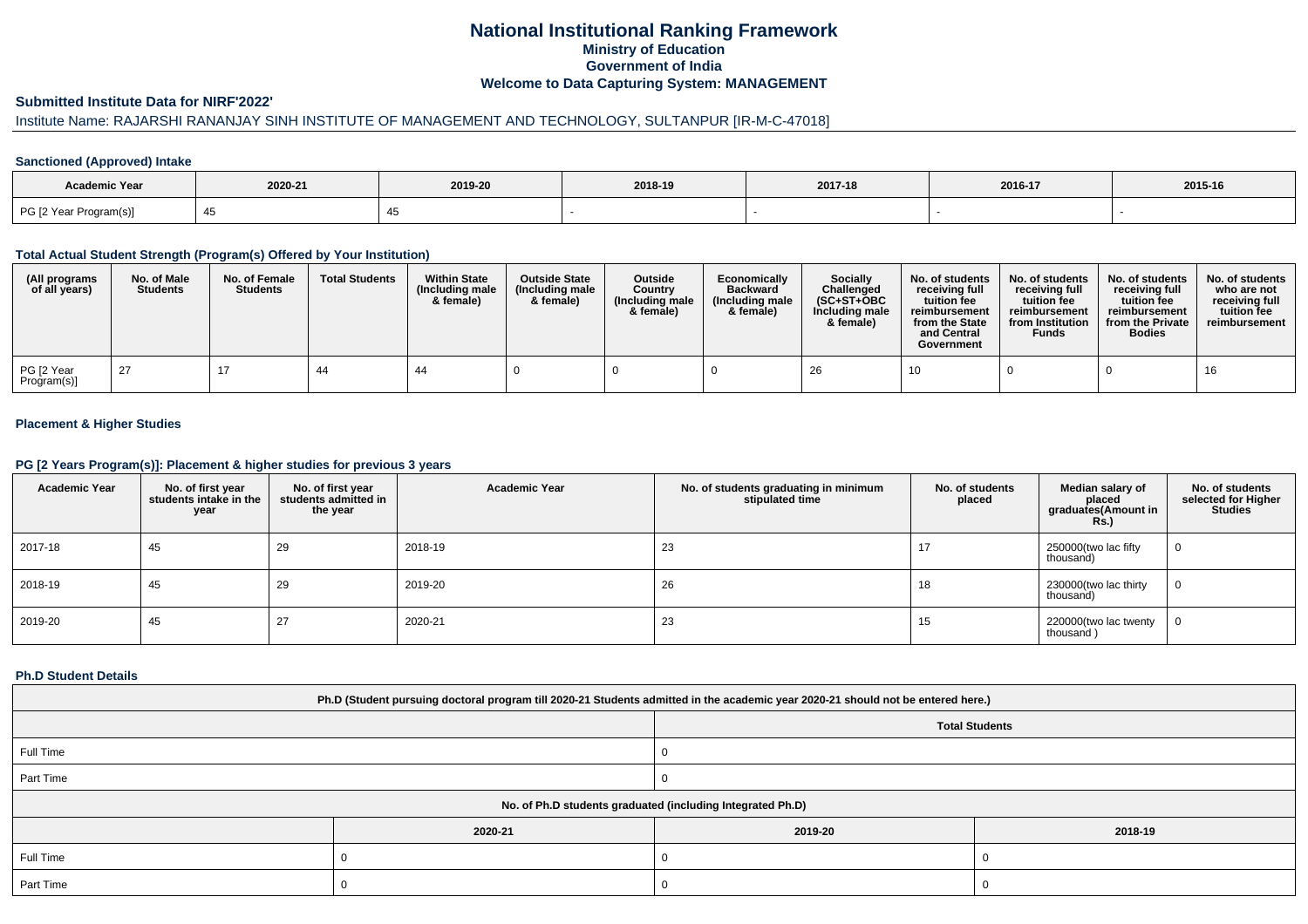#### **Financial Resources: Utilised Amount for the Capital expenditure for previous 3 years**

| <b>Academic Year</b>                                                                                                                                                        | 2020-21                |                                                                 | 2018-19                                        |  |  |  |  |  |
|-----------------------------------------------------------------------------------------------------------------------------------------------------------------------------|------------------------|-----------------------------------------------------------------|------------------------------------------------|--|--|--|--|--|
|                                                                                                                                                                             | <b>Utilised Amount</b> | <b>Utilised Amount</b>                                          | <b>Utilised Amount</b>                         |  |  |  |  |  |
| Annual Capital Expenditure on Academic Activities and Resources (excluding expenditure on buildings)                                                                        |                        |                                                                 |                                                |  |  |  |  |  |
| Library (Books, Journals and e-Resources only)                                                                                                                              | 0 (Zero)               | 14857 (Fourteen Thousand Eight Hundred Fifty Seven)             | 3510 (Three Thousand Five Hundred Ten)         |  |  |  |  |  |
| Expenditure on setting up/upgradation of laboratory                                                                                                                         | 0 (Zero)               | 37172 (Thirty Seven Thousand One Hundred Seventy Two)           | 99160 (Ninety Nine Thousand One Hundred Sixty) |  |  |  |  |  |
| Other expenditure on creation of Capital Assets (For setting up classrooms, seminar hall, conference hall, library excluding<br>expenditure on Land , Building, Roads etc.) | 0 (Zero)               | 341251 (Three Lakh Forty One Thousand Two Hundred Fifty<br>One) | 6708 (Six Thousand Seven Hundred Eight)        |  |  |  |  |  |

## **Financial Resources: Utilised Amount for the Operational expenditure for previous 3 years**

| Academic Year                                                                                                                                                                                   | 2020-21                                                         | 2019-20                                            | 2018-19                                                             |  |  |  |  |  |
|-------------------------------------------------------------------------------------------------------------------------------------------------------------------------------------------------|-----------------------------------------------------------------|----------------------------------------------------|---------------------------------------------------------------------|--|--|--|--|--|
|                                                                                                                                                                                                 | <b>Utilised Amount</b>                                          | <b>Utilised Amount</b>                             | <b>Utilised Amount</b>                                              |  |  |  |  |  |
| <b>Annual Operational Expenditure</b>                                                                                                                                                           |                                                                 |                                                    |                                                                     |  |  |  |  |  |
| Salaries (Teaching and Non Teaching staff)                                                                                                                                                      | 1873500 (Eighteen Lac Seventy Three Thousand Five<br>Hundreds ) | 1870000 (Eighteen Lac Seventy Thousand)            | 1692161 (Sixteen Lac Ninety Two Thousand One Hundred<br>Sixty One)  |  |  |  |  |  |
| Maintenance of Academic Infrastructure or consumables and<br>other running expenditures (excluding maintenance of hostels<br>and allied services, rent of the building, depreciation cost, etc) | 715584 (Seven Lac Fifteen Thousand Five Hundred Eighty<br>Four) | 1973009 (Nineteen Lac Seventy Three Thousand Nine) | 4069826 (Forty Lac Sixty Nine Thousand Eight Hundred<br>Twenty Six) |  |  |  |  |  |
| Seminars/Conferences/Workshops                                                                                                                                                                  | 0 (zero)                                                        | 0 (zero)                                           | 0 (zero)                                                            |  |  |  |  |  |

## **Sponsored Research Details**

| <b>Financial Year</b>                    | 2020-21 | 2019-20 | 2018-19 |
|------------------------------------------|---------|---------|---------|
| Total no. of Sponsored Projects          |         |         |         |
| Total no. of Funding Agencies            |         |         |         |
| Total Amount Received (Amount in Rupees) |         |         |         |
| Amount Received in Words                 | Zero    | Zero    | Zero    |

## **Consultancy Project Details**

| <b>Financial Year</b>                    | 2020-21 | 2019-20 | 2018-19 |
|------------------------------------------|---------|---------|---------|
| Total no. of Consultancy Projects        |         |         |         |
| Total no. of Client Organizations        |         |         |         |
| Total Amount Received (Amount in Rupees) |         |         |         |
| Amount Received in Words                 | Zero    | Zero    | Zero    |

## **Executive Development Program/Management Development Programs**

| the contract of the contract of<br><b>N</b> Year<br>Financ. | 2020-21<br>the contract of the contract of the contract of | 2019-20 | 2018-19 |
|-------------------------------------------------------------|------------------------------------------------------------|---------|---------|
|-------------------------------------------------------------|------------------------------------------------------------|---------|---------|